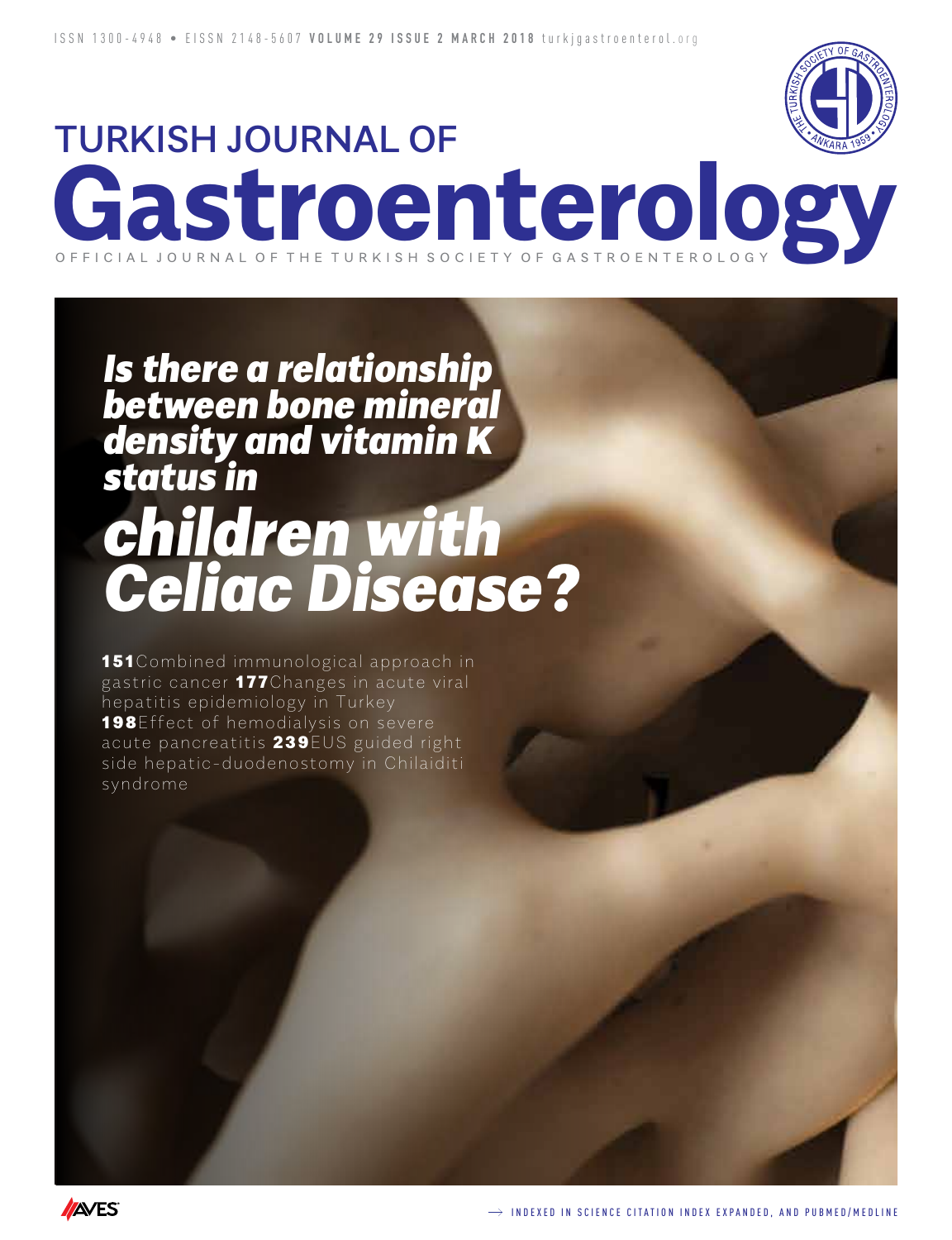

#### *Editor in Chief*

*Osman Cavit Özdoğan Department of Gastroenterology, Marmara University School of Medicine, İstanbul, Turkey*

#### *Section Editors*

*Ramazan İdilman Department of Gastroenterology, Ankara University School of Medicine, Ankara, Turkey*

*Tarkan Karakan Department of Gastroenterology, Gazi University School of Medicine, Ankara, Turkey*

*Yeşim Öztürk Department of Pediatric Gastroenterology, Dokuz Eylül University School of Medicine, İzmir, Turkey*

*Murat Saruç Department of Internal Medicine, Division of Gastroenterology, Acıbadem University School of Medicine, İstanbul, Turkey*

*Berrak Yeğen Department of Physiology, Marmara University School of Medicine, İstanbul, Turkey*

#### *Associate Editors*

*Mesut Akarsu Department of Gastroenterology, Dokuz Eylül University School of Medicine, İzmir, Turkey*

#### *Filiz Akyüz*

*Department of Gastroenterology, İstanbul University School of Medicine, İstanbul, Turkey*

*Canan Alkım Clinic of Gastroenterology, Şişli Etfal Training and Research Hospital, İstanbul, Turkey*

*Fatih Aslan Department of Gastroenterology, Koç University School of Medicine, İstanbul, Turkey*

*Ayhan Bozkurt Department of Physiology, Ondokuz Mayıs University School of Medicine, Samsun, Turkey*

*Mehmet Bülbül Department of Physiology, Akdeniz University School of Medicine, Antalya, Turkey*

*Altay Çelebi Department of Gastroenterology, Kocaeli University School of Medicine, Kocaeli, Turkey*

#### *International Associate Editor*

*Ahmet Gürakar Department of Gastroenterology and Hepatology, Johns Hopkins University School of Medicine, Baltimore, USA*



#### *İbrahim KARA Publication Director Ali ŞAHIN*

*Deputy Publication Director Gökhan ÇIMEN*

*Ülkü Dağlı Department of Gastroenterology, Başkent University School of Medicine, Ankara, İstanbul, Turkey*

*Selçuk Dişibeyaz Department of Gastroenterology, Eskişehir Osmangazi University School of Medicine, Eskişehir Turkey*

*Deniz Güney Duman Department of Gastroenterology, Marmara University School of Medicine, İstanbul, Turkey*

*Fulya Günşar Department of Gastroenterology, Ege University School of Medicine, İzmir, Turkey*

*Neşe İmeryüz Department of Gastroenterology, Marmara University School of Medicine, İstanbul, Turkey*

*Aydın Şeref Köksal Department of Gastroenterology, Sakarya University School of Medicine, Sakarya, Turkey*

*Zarife Kuloğlu Department of Pediatric Gastroenterology, Ankara University School of Medicine, Ankara, Turkey*

#### *Biostatistical Editor*

*Gülşah Seydaoğlu Department of Biostatistics, Çukurova University School of Medicine, Adana, Turkey*

*Publication Coordinators*

*Betül ÇİMEN Zeynep YAKIŞIRER Gizem KAYAN Melike Buse ŞENAY Özlem ÇAKMAK Okan AYDOĞAN Merve SAĞLAMER*

*İrem DELİÇAY Project Assistants Cansu ERDOĞAN Büşra PARMAKSIZ Ecenur ASLIM Ünal ÖZER Deniz DURAN*

*Neslihan YAMAN*

*Antalya, Turkey*

*Hanife Aylin ÖZATA Graphics Department Address: Büyükdere Cad. No: 105/9 34394 Mecidiyeköy, Şişli, İstanbul-Turkey Phone: +90 212 217 17 00 Fax: +90 212 217 22 92 E-mail: info@avesyayincilik.com*

*Dilek Oğuz Department of Gastroenterology, Kırıkkale University School of Medicine, Kırıkkale, Turkey*

*Sedef Özdal Kuran Department of Gastroenterology, Çukurova University School of Medicine, Balçalı Hospital, Adana, Turkey* 

*Sinan Sarı Department of Pediatric Gastroenterology, Gazi University School of Medicine, Ankara, Turkey*

*Müjde Soytürk Department of Gastroenterology, Dokuz Eylül University School of Medicine, İzmir, Turkey*

*Fatih Tekin Department of Gastroenterology, Ege University School of Medicine, İzmir, Turkey*

*Yücel Üstündağ Department of Gastroenterology, Bülent Ecevit University School of Medicine, Zonguldak, Turkey*

*Müjdat Zeybel Department of Gastroenterology, Koç University Hospital, İstanbul, Turkey*

*University of Health Sciences; Clinic of Gastroenterology Antalya Training and Research Hospital,* 

#### *Production Coordinator*

*Ayhan Hilmi Çekin*

A-I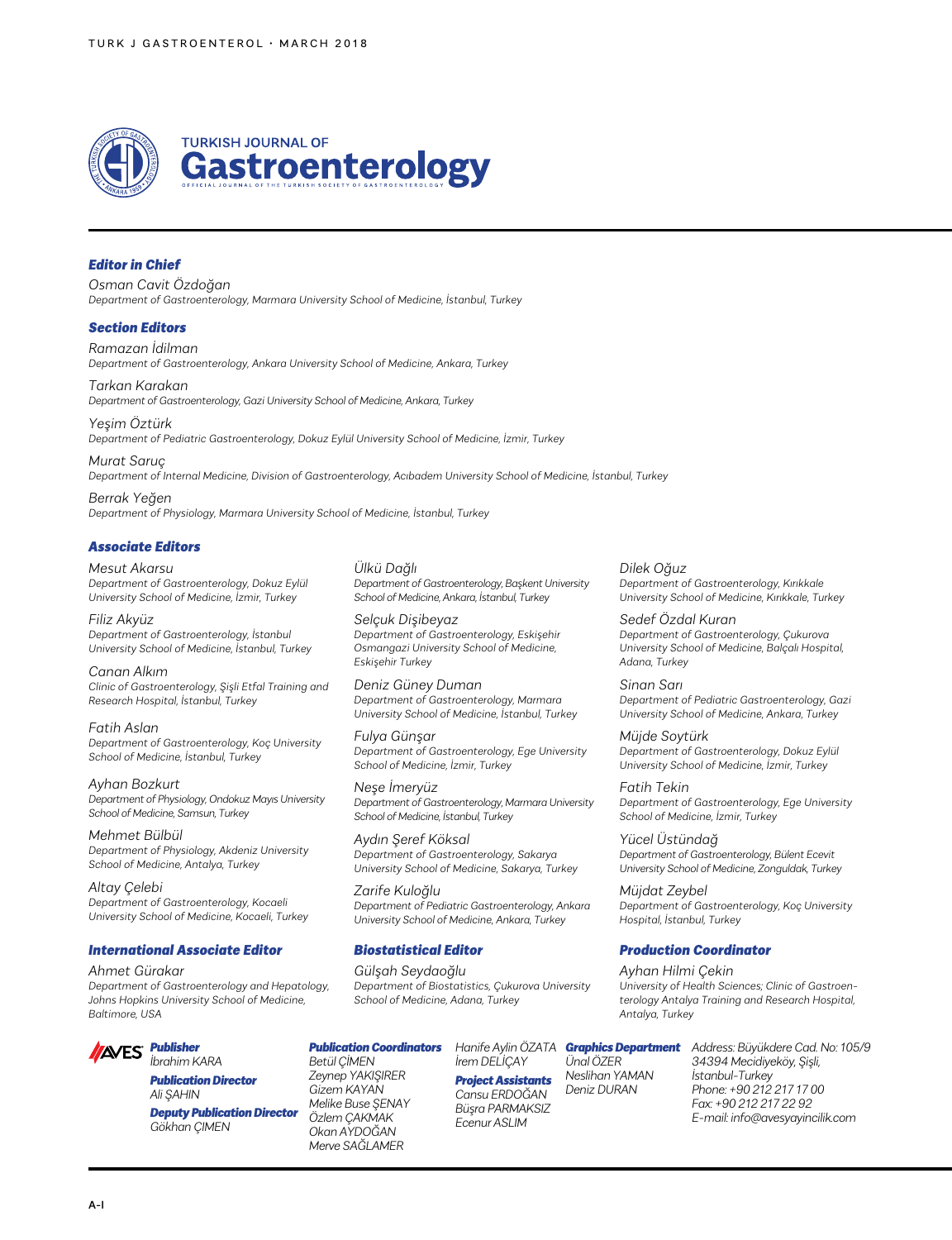

# *Aims and Scope*

Turkish Journal of Gastroenterology *(Turk J Gastroenterol)* is the double-blind peer-reviewed, open access, international publication organ of the Turkish Society of Gastroenterology. The journal is a bimonthly publication, published on January, March, May, July, September, November and its publication language is English.

Turkish Journal of Gastroenterology aims to publish international at the highest clinical and scientific level on original issues of gastroenterology and hepatology. The journal publishes original papers, review articles, case reports and letters to the editor on clinical and experimental gastroenterology and hepatology.

The editorial and publication processes of the journal are shaped in accordance with the guidelines of the International Committee of Medical Journal Editors *(ICMJE)*, World Association of Medical Editors *(WAME)*, Council of Science Editors *(CSE)*, Committee on Publication Ethics *(COPE)*, European Association of Science Editors *(EASE)*, and National Information Standards Organization *(NISO)*. The journal is in conformity with the Principles of Transparency and Best Practice in Scholarly Publishing *(doaj.org/bestpractice)*.

Turkish Journal of Gastroenterology is indexed in Science Citation Index Expanded, PubMed/MEDLINE and TUBITAK ULAKBIM TR Index.

Processing and publication are free of charge with the journal. No fees are requested from the authors at any point throughout the evaluation and publication process. All manuscripts must be submitted via the online submission system, which is available at www.turkjgastroenterol.org. The journal guidelines, technical information, and the required forms are available on the journal's web page.

All expenses of the journal are covered by the Turkish Society of Gastroenterology. Potential advertisers should contact the Editorial Office. Advertisement images are published only upon the Editor-in-Chief's approval.

Statements or opinions expressed in the manuscripts published in the journal reflect the views of the author(s) and not the opinions of the Turkish Society of Gastroenterology, editors, editorial board, and/or publisher; the editors, editorial board, and publisher disclaim any responsibility or liability for such materials.

All published content is available online, free of charge at www.turkjgastroenterol.org. Printed copies of the journal are distributed to the members of the Turkish Society of Gastroenterology, free of charge.

Turkish Society of Gastroenterology holds the international copyright of all the content published in the journal.

Editor in Chief: Prof. Osman Cavit Özdoğan Address: Mustafa Kemal Mahallesi, 2126 Sokak, Kolbay İş Merkezi, C blok, No.: 6-9, Çankaya, Ankara, TURKEY Phone: +90 312 284 15 11 Fax: +90 312 284 80 75 E-mail: dernek@tgd.org.tr

Publisher: AVES Address: Büyükdere Cad., 105/9 34394 Mecidiyeköy, Şişli, İstanbul, TURKEY Phone: +90 212 217 17 00 Fax: +90 212 217 22 92 E-mail: info@avesyayincilik.com Web page: avesyayincilik.com



*Owned by on behalf of the Turkish Society of Gastroenterology: Serhat Bor • Executive Editor: Osman Cavit Özdoğan • Publication Type: Bimonthly periodical • Printed at: Matsis Matbaa Hizmetleri San. ve Tic. Ltd. Şti. İstanbul, Turkey (+90-212-6242111) • Printing Date: January 2018 • Published by Turkish Society of Gastroenterology, Mustafa Kemal Mahallesi, 2126 Sokak, Kolbay İş Merkezi, C blok, No.: 6-9, Çankaya, Ankara, Turkey*

*Türk Gastroenteroloji Derneği adına sahibi: Serhat Bor • Sorumlu Yazı İşleri Müdürü: Osman Cavit Özdoğan • Yayın türü: Yerel süreli • Basım yeri: Matsis Matbaa Hizmetleri San. ve Tic. Ltd. Şti. İstanbul, Türkiye (+90-212-6242111) • Basım tarihi: Ocak 2018 • Türk Gastroenteroloji Derneği tarafından yayınlanmaktadır, Mustafa Kemal Mahallesi, 2126 Sokak, Kolbay İş Merkezi, C blok, No.: 6-9, Çankaya, Ankara, Türkiye*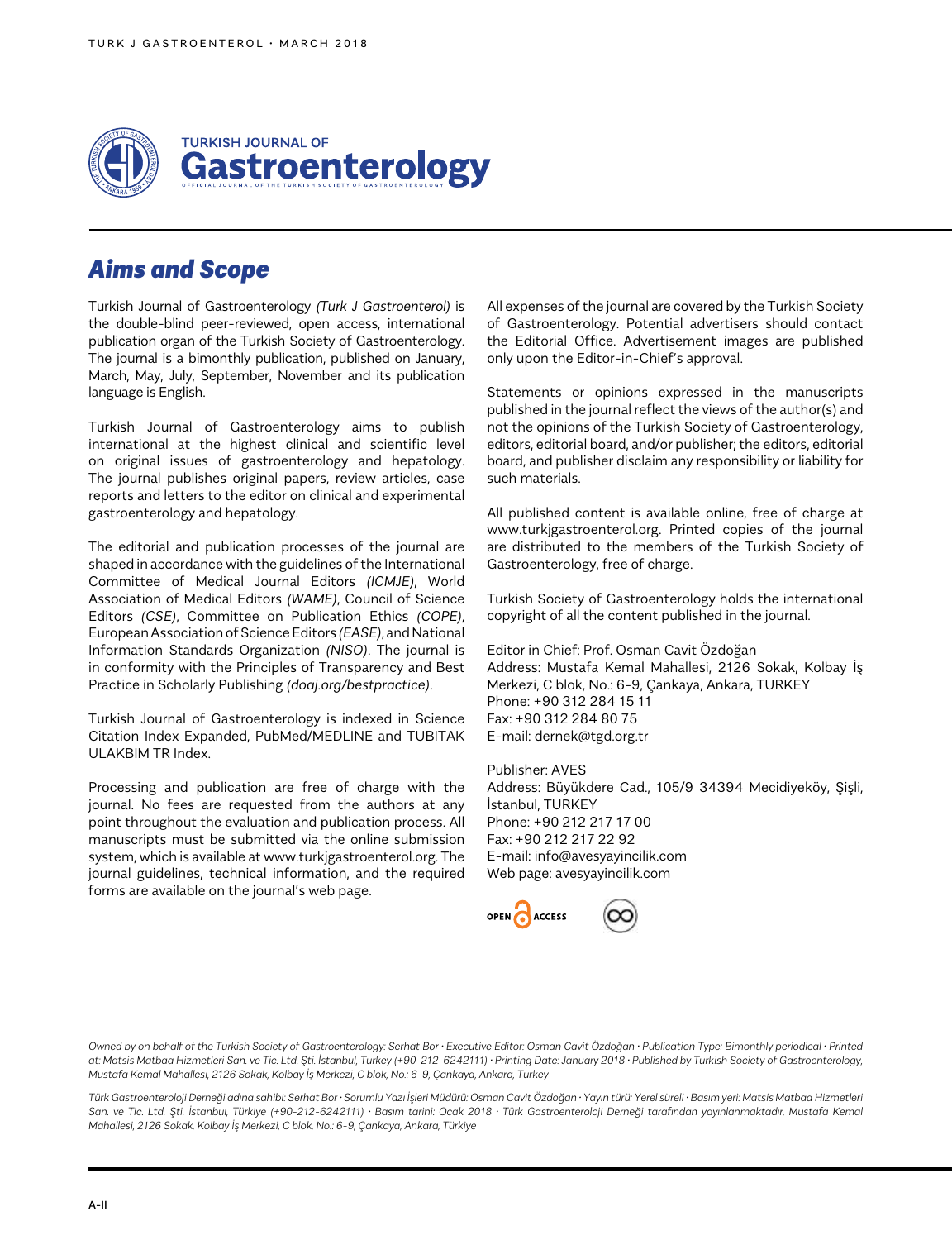

# *Instructions to Authors*

Turkish Journal of Gastroenterology *(Turk J Gastroenterol)* is the double-blind peer-reviewed, open access, international publication organ of the Turkish Society of Gastroenterology. The journal is a bimonthly publication, published on January, March, May, July, September, November and its publication language is English.

Turkish Journal of Gastroenterology aims to publish international at the highest clinical and scientific level on original issues of gastroenterology and hepatology. The journal publishes original papers, review articles, case reports and letters to the editor on clinical and experimental gastroenterology and hepatology.

The editorial and publication processes of the journal are shaped in accordance with the guidelines of the International Council of Medical Journal Editors *(ICMJE),* the World Association of Medical Editors *(WAME)*, the Council of Science Editors *(CSE),* the Committee on Publication Ethics *(COPE),* the European Association of Science Editors *(EASE)*, and National Information Standards Organization *(NISO)*. The journal conforms to the Principles of Transparency and Best Practice in Scholarly Publishing *(doaj.org/bestpractice)*.

Originality, high scientific quality, and citation potential are the most important criteria for a manuscript to be accepted for publication. Manuscripts submitted for evaluation should not have been previously presented or already published in an electronic or printed medium. The journal should be informed of manuscripts that have been submitted to another journal for evaluation and rejected for publication. The submission of previous reviewer reports will expedite the evaluation process. Manuscripts that have been presented in a meeting should be submitted with detailed information on the organization, including the name, date, and location of the organization.

Manuscripts submitted to the Turkish Journal of Gastroenterology will go through a double-blind peer-review process. Each submission will be reviewed by at least two external, independent peer reviewers who are experts in their fields in order to ensure an unbiased evaluation process. The editorial board will invite an external and independent editor to manage the evaluation processes of manuscripts submitted by editors or by the editorial board members of the journal. The Editor in Chief is the final authority in the decision-making process for all submissions.

An approval of research protocols by the Ethics Committee in accordance with international agreements *(World Medical Association Declaration of Helsinki "Ethical Principles for Medical Research In-*

*volving Human Subjects," amended in October 2013, www.wma.net)* is required for experimental, clinical, and drug studies and for some case reports. If required, ethics committee reports or an equivalent official document will be requested from the authors. For manuscripts concerning experimental research on humans, a statement should be included that shows that written informed consent of patients and volunteers was obtained following a detailed explanation of the procedures that they may undergo. For studies carried out on animals, the measures taken to prevent pain and suffering of the animals should be stated clearly. Information on patient consent, the name of the ethics committee, and the ethics committee approval number should also be stated in the Materials and Methods section of the manuscript. It is the authors' responsibility to carefully protect the patients' anonymity. For photographs that may reveal the identity of the patients, releases signed by the patient or their legal representative should be enclosed.

All submissions are screened by a similarity detection software *(iThenticate by CrossCheck)*.

In the event of alleged or suspected research misconduct, e.g., plagiarism, citation manipulation, and data falsification/fabrication, the Editorial Board will follow and act in accordance with COPE guidelines.

Each individual listed as an author should fulfill the authorship criteria recommended by the International Committee of Medical Journal Editors

*(ICMJE-www.icmje.org)*. The ICMJE recommends that authorship be based on the following 4 criteria:

*1 Substantial contributions to the conception or design of the work; or the acquisition, analysis, or interpretation of data for the work; AND*

*2 Drafting the work or revising it critically for important intellectual content; AND*

*3 Final approval of the version to be published; AND*

*4 Agreement to be accountable for all aspects of the work in ensuring that questions related to the accuracy or integrity of any part of the work are appropriately investigated and resolved.*

*In addition to being accountable for the parts of the work he/she has done, an author should be able to identify which co-authors are responsible for specific other parts of the work. In addition, authors should have confidence in the integrity of the contributions of their co-authors.*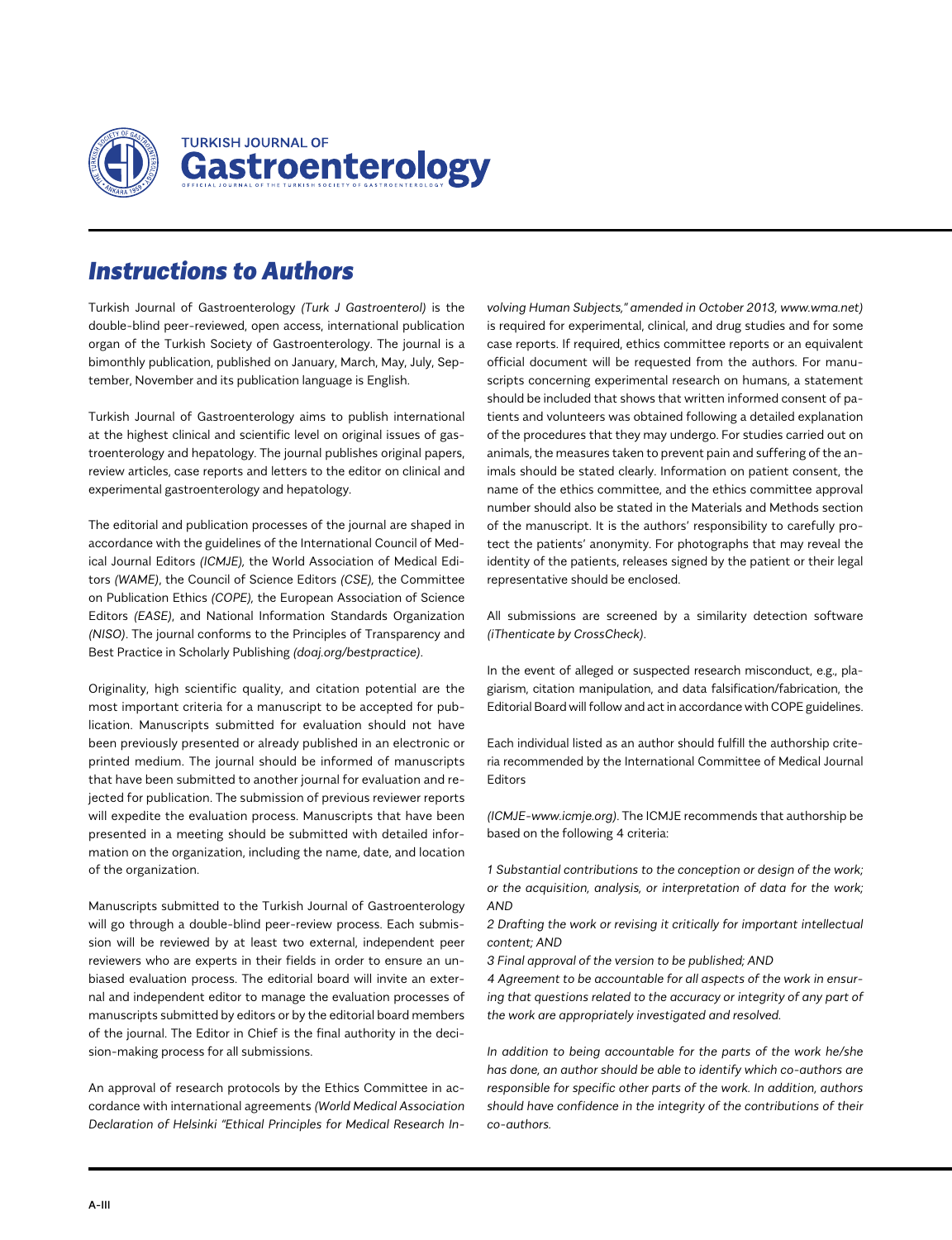All those designated as authors should meet all four criteria for authorship, and all who meet the four criteria should be identified as authors. Those who do not meet all four criteria should be acknowledged in the title page of the manuscript.

Turkish Journal of Gastroenterology requires corresponding authors to submit a signed and scanned version of the authorship contribution form *(available for download through www.turkjgastroenterol. org)* during the initial submission process in order to act appropriately on authorship rights and to prevent ghost or honorary authorship. If the editorial board suspects a case of "gift authorship," the submission will be rejected without further review. As part of the submission of the manuscript, the corresponding author should also send a short statement declaring that he/she accepts to undertake all the responsibility for authorship during the submission and review stages of the manuscript.

Turkish Journal of Gastroenterology requires and encourages the authors and the individuals involved in the evaluation process of submitted manuscripts to disclose any existing or potential conflicts of interests, including financial, consultant, and institutional, that might lead to potential bias or a conflict of interest. Any financial grants or other support received for a submitted study from individuals or institutions should be disclosed to the Editorial Board. To disclose a potential conflict of interest, the ICMJE Potential Conflict of Interest Disclosure Form should be filled in and submitted by all contributing authors. Cases of a potential conflict of interest of the editors, authors, or reviewers are resolved by the journal's Editorial Board within the scope of COPE and ICMJE guidelines.

The Editorial Board of the journal handles all appeal and complaint cases within the scope of COPE guidelines. In such cases, authors should get in direct contact with the editorial office regarding their appeals and complaints. When needed, an ombudsperson may be assigned to resolve cases that cannot be resolved internally. The Editor in Chief is the final authority in the decision-making process for all appeals and complaints.

When submitting a manuscript to Turkish Journal of Gastroenterology, authors accept to assign the copyright of their manuscript to the Turkish Society of Gastroenterology. If rejected for publication, the copyright of the manuscript will be assigned back to the authors. Turkish Journal of Gastroenterology requires each submission to be accompanied by a Copyright Transfer Form *(available for download at www.turkjgastroenterol.org)*. When using previously published content, including figures, tables, or any other material in both print

and electronic formats, authors must obtain permission from the copyright holder. Legal, financial and criminal liabilities in this regard belong to the author*(s)*.

Statements or opinions expressed in the manuscripts published in Turkish Journal of Gastroenterology reflect the views of the author*(s)* and not the opinions of the editors, the editorial board, or the publisher; the editors, the editorial board, and the publisher disclaim any responsibility or liability for such materials. The final responsibility in regard to the published content rests with the authors.

#### *Manuscript Preparation*

The manuscripts should be prepared in accordance with ICM-JE-Recommendations for the Conduct, Reporting, Editing, and Publication of Scholarly Work in Medical Journals *(updated in December 2017 - http://www.icmje.org/icmje-recommendations. pdf)*. Authors are required to prepare manuscripts in accordance with the CONSORT guidelines for randomized research studies, STROBE guidelines for observational original research studies, STARD guidelines for studies on diagnostic accuracy, PRIS-MA guidelines for systematic reviews and meta-analysis, ARRIVE guidelines for experimental animal studies, and TREND guidelines for non-randomized public behavior.

Manuscripts can only be submitted through the journal's online manuscript submission and evaluation system, available at www. turkjgastroenterol.org. Manuscripts submitted via any other medium will not be evaluated.

Manuscripts submitted to the journal will first go through a technical evaluation process where the editorial office staff will ensure that the manuscript has been prepared and submitted in accordance with the journal's guidelines. Submissions that do not conform to the journal's guidelines will be returned to the submitting author with technical correction requests.

Authors are required to submit the following:

- *• Copyright Transfer Form,*
- *• Author Contributions Form, and*
- *• ICMJE Potential Conflict of Interest Disclosure Form (should be filled in by all contributing authors) during the initial submission. These forms are available for download at www.turkjgastroenterol.org.*

### *Preparation of the Manuscript*

Title page: A separate title page should be submitted with all submissions and this page should include: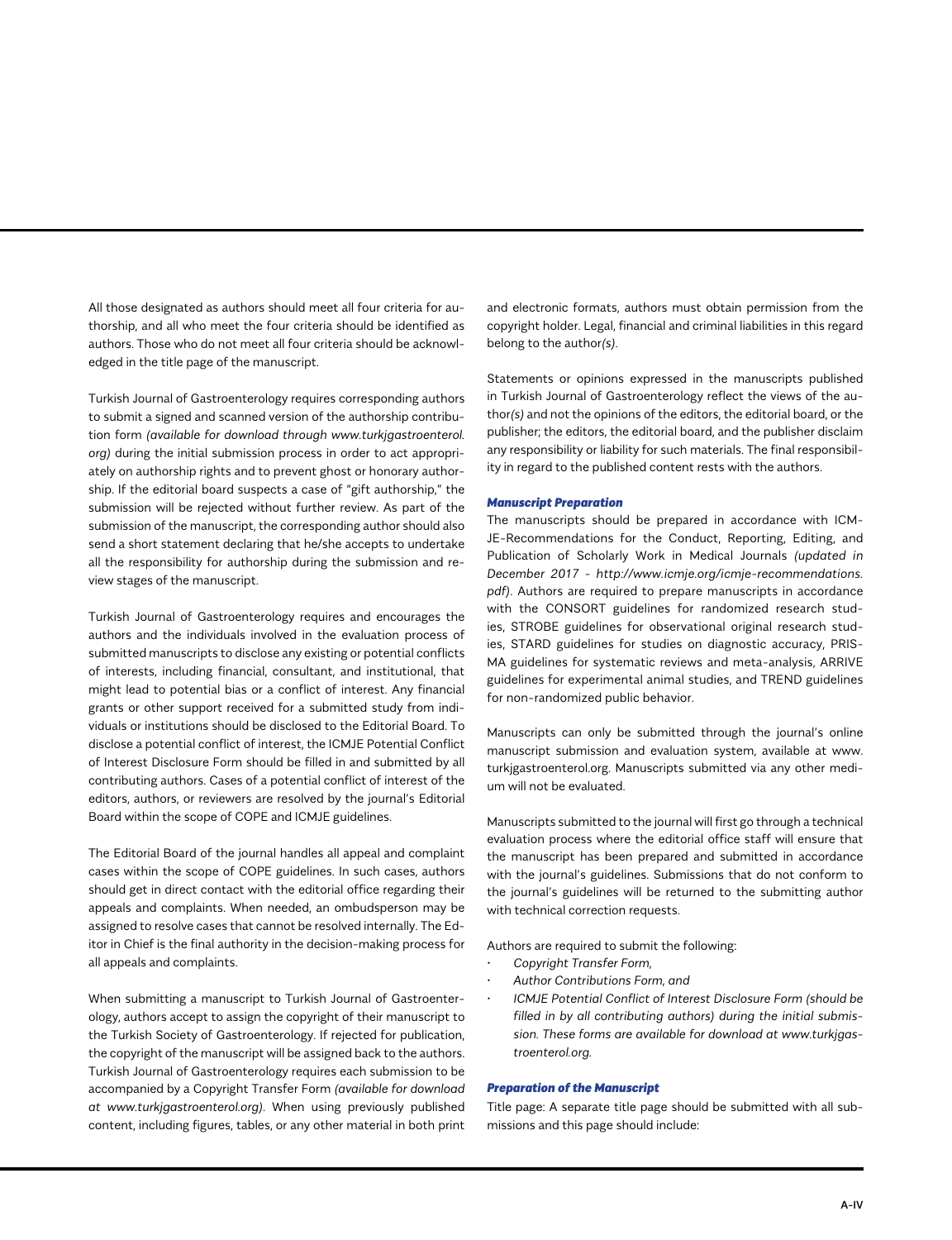

- *• The full title of the manuscript as well as a short title (running head) of no more than 50 characters,*
- *• Name(s), affiliations, and highest academic degree(s) of the author(s),*
- *• Grant information and detailed information on the other sources of support,*
- *• Name, address, telephone (including the mobile phone number) and fax numbers, and email address of the corresponding author,*
- *• Acknowledgment of the individuals who contributed to the preparation of the manuscript but who do not fulfill the authorship criteria.*

#### *Abstract*

An English abstract should be submitted with all submissions except for Letters to the Editor. Submitting a Turkish abstract is not compulsory for international authors. The abstract of Original Articles should be structured with subheadings *(Background/Aims, Materials and Methods, Results, and Conclusion)*. Please check Table 1 below for word count specifications.

#### *Table 1. Limitations for each manuscript type*

| Type of<br>manuscript    | Word<br>limit | Abstract<br>word limit | Reference<br>limit | Table<br>limit | <b>Figure</b><br>limit      |
|--------------------------|---------------|------------------------|--------------------|----------------|-----------------------------|
| Original<br>Article      | 3500          | 250<br>(Structured)    | 30                 | 6              | 7 or tatal of<br>15 images  |
| Review<br>Article        | 5000          | 250                    | 50                 | 6              | 10 or total of<br>20 images |
| Case<br>Report           | 1000          | 200                    | 15                 | Nο<br>tables   | 10 or total of<br>20 images |
| l etter to<br>the Editor | 500           | No<br>abstract         | 5                  | No<br>tables   | No<br>media                 |
| Diagnostic<br>Challenge  | 1200          | No<br>abstract         | 5                  | Nο<br>tables   | 7 or tatal of<br>15 images  |

Keywords: Each submission must be accompanied by a minimum of three to a maximum of six keywords for subject indexing at the end of the abstract. The keywords should be listed in full without abbreviations. The keywords should be selected from the National Library of Medicine, Medical Subject Headings database *(https://www.nlm. nih.gov/mesh/MBrowser.html)*.

#### *Manuscript Types*

Original Articles: This is the most important type of article since it provides new information based on original research. The main text

of original articles should be structured with Introduction, Materials and Methods, Results, and Discussion subheadings. Please check Table 1 for the limitations for Original Articles.

Statistical analysis to support conclusions is usually necessary. Statistical analyses must be conducted in accordance with international statistical reporting standards (Altman DG, Gore SM, Gardner MJ, Pocock SJ. Statistical guidelines for contributors to medical journals. Br Med J 1983: 7; 1489-93). Information on statistical analyses should be provided with a separate subheading under the Materials and Methods section and the statistical software that was used during the process must be specified.

Units should be prepared in accordance with the International System of Units *(SI).*

#### *Editorial Comments*

Editorial comments aim to provide a brief critical commentary by reviewers with expertise or with high reputation in the topic of the research article published in the journal. Authors are selected and invited by the journal to provide such comments. Abstract, Keywords, and Tables, Figures, Images, and other media are not included.

#### *Review Articles*

Reviews prepared by authors who have extensive knowledge on a particular field and whose scientific background has been translated into a high volume of publications with a high citation potential are welcomed. These authors may even be invited by the journal. Reviews should describe, discuss, and evaluate the current level of knowledge of a topic in clinical practice and should guide future studies. The main text should contain Introduction, Clinical and Research Consequences, and Conclusion sections. Please check Table 1 for the limitations for Review Articles.

#### *Case Reports*

There is limited space for case reports in the journal and reports on rare cases or conditions that constitute challenges in diagnosis and treatment, those offering new therapies or revealing knowledge not included in the literature, and interesting and educative case reports are accepted for publication. The text should include Introduction, Case Presentation, and Discussion subheadings. Please check Table 1 for the limitations for Case Reports.

#### *Letters to the Editor*

This type of manuscript discusses important parts, overlooked aspects, or lacking parts of a previously published article. Articles on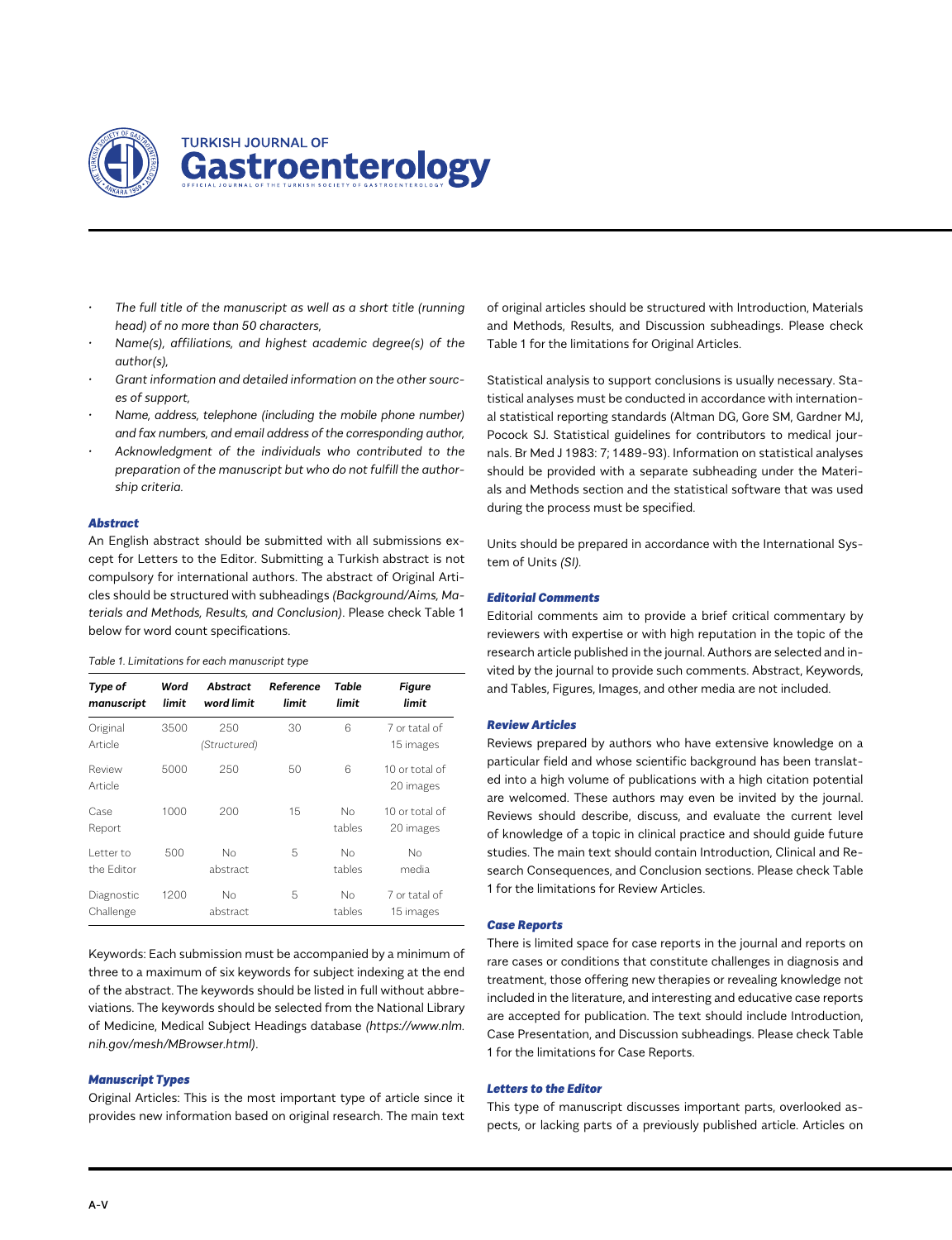subjects within the scope of the journal that might attract the readers' attention, particularly educative cases, may also be submitted in the form of a "Letter to the Editor." Readers can also present their comments on the published manuscripts in the form of a "Letter to the Editor." Abstract, Keywords, and Tables, Figures, Images, and other media should not be included. The text should be unstructured. The manuscript that is being commented on must be properly cited within this manuscript.

#### *Diagnostic Challenge*

Turkish Journal of Gastroenterology encourages authors to submit their striking clinical images that may challenge and inform readers and contribute to their education. This type of submissions should present the image as an "unknown" and should encourage the readers to interpret and diagnose the image. The answer will be presented on a separate page of the issue so the main text or the title should not reveal the answer. The case should be described in the first part; the answer should discuss the image findings and the diagnosis. The article should not be longer than 1200 words.

#### *Quick look to guidelines*

These manuscripts are summaries of published guidelines. Abstract, Keywords, and Tables, Figures, Images, and other media should not be included. The text should be unstructured. The guideline that is being summarized must be properly cited within the manuscript.

#### *Tables*

Tables should be included in the main document, presented after the reference list, and they should be numbered consecutively in the order they are referred to within the main text. A descriptive title must be placed above the tables. Abbreviations used in the tables should be defined below the tables by footnotes *(even if they are defined within the main text)*. Tables should be created using the "insert table" command of the word processing software and they should be arranged clearly to provide easy reading. Data presented in the tables should not be a repetition of the data presented within the main text but should be supporting the main text.

#### *Figures and Figure Legends*

Figures, graphics, and photographs should be submitted as separate files *(in TIFF or JPEG format)* through the submission system. The files should not be embedded in a Word document or the main document. When there are figure subunits, the subunits should not be merged to form a single image. Each subunit should be submitted

separately through the submission system. Images should not be labeled *(a, b, c, etc.)* to indicate figure subunits. Thick and thin arrows, arrowheads, stars, asterisks, and similar marks can be used on the images to support figure legends. Like the rest of the submission, the figures too should be blind. Any information within the images that may indicate an individual or institution should be blinded. The minimum resolution of each submitted figure should be 300 DPI. To prevent delays in the evaluation process, all submitted figures should be clear in resolution and large in size *(minimum dimensions: 100×100 mm)*. Figure legends should be listed at the end of the main document.

All acronyms and abbreviations used in the manuscript should be defined at first use, both in the abstract and in the main text. The abbreviation should be provided in parentheses following the definition.

When a drug, product, hardware, or software program is mentioned within the main text, product information, including the name of the product, the producer of the product, and city and the country of the company *(including the state if in USA)*, should be provided in parentheses in the following format: "Discovery St PET/CT scanner *(General Electric, Milwaukee, WI, USA)"*

All references, tables, and figures should be referred to within the main text, and they should be numbered consecutively in the order they are referred to within the main text. Limitations, drawbacks, and the shortcomings of original articles should be mentioned in the Discussion section before the conclusion paragraph.

#### *References*

While citing publications, preference should be given to the latest, most up-to-date publications. If an ahead-of-print publication is cited, the DOI number should be provided. Authors are responsible for the accuracy of references. Journal titles should be abbreviated in accordance with the journal abbreviations in Index Medicus/ MEDLINE/PubMed. When there are six or fewer authors, all authors should be listed. If there are seven or more authors, the first three authors should be listed followed by "et al." In the main text of the manuscript, references should be cited using Arabic numbers in parentheses. The reference styles for different types of publications are presented in the following examples.

#### *Journal Article*

Rankovic A, Rancic N, Jovanovic M, et al. Impact of imaging diagnostics on the budget - Are we spending too much? Vojnosanit Pregl 2013; 70: 709-11.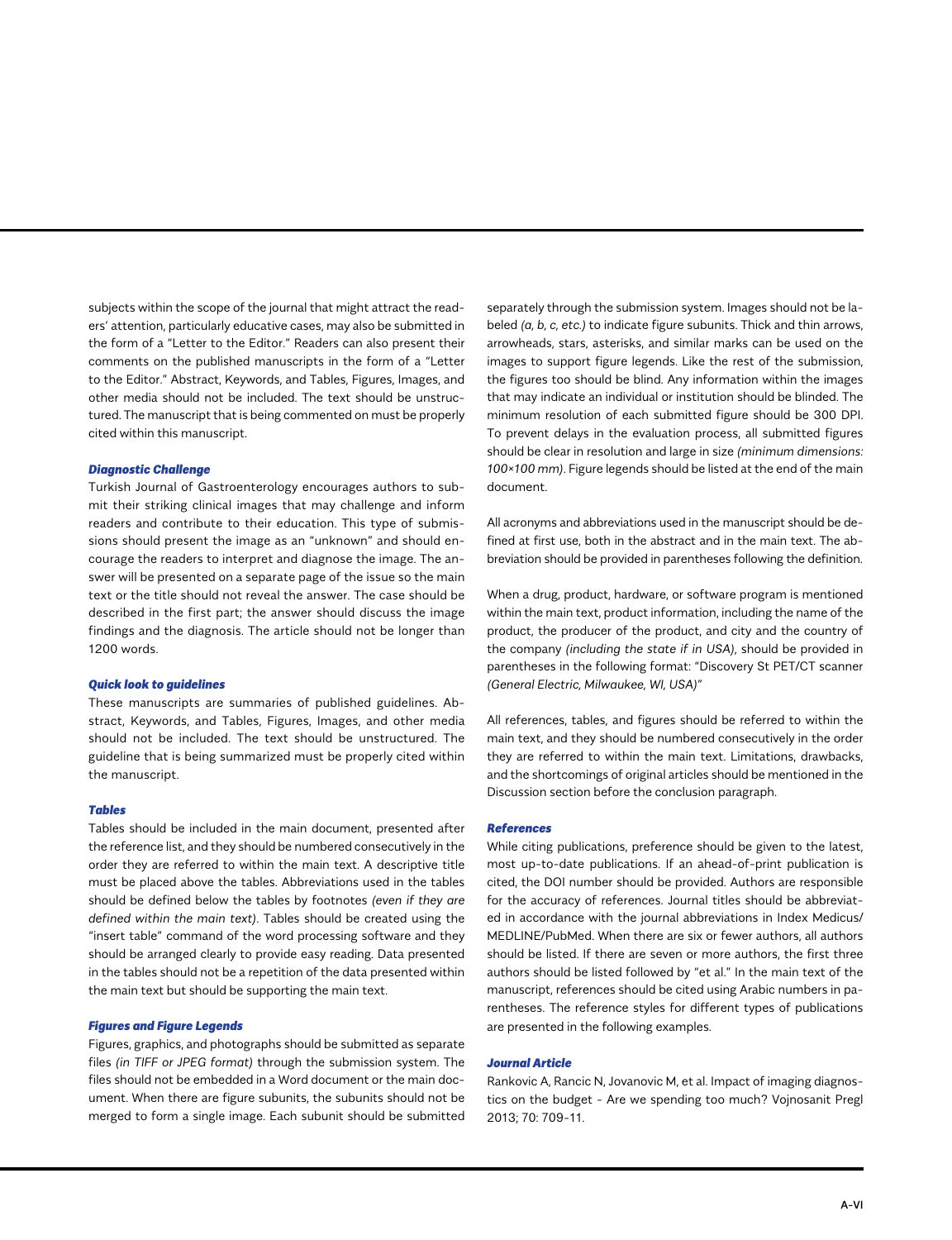

# **TURKISH JOURNAL OF** Gastroenterology

#### *Book Section*

Suh KN, Keystone JS. Malaria and babesiosis. Gorbach SL, Barlett JG, Blacklow NR, editors. Infectious Diseases. Philadelphia: Lippincott Williams; 2004.p.2290-308.

#### *Books with a Single Author*

Sweetman SC. Martindale the Complete Drug Reference. 34th ed. London: Pharmaceutical Press; 2005.

#### *Editor(s) as Author*

Huizing EH, de Groot JAM, editors. Functional reconstructive nasal surgery. Stuttgart-New York: Thieme; 2003.

#### *Conference Proceedings*

Bengisson S. Sothemin BG. Enforcement of data protection, privacy and security in medical informatics. In: Lun KC, Degoulet P, Piemme TE, Rienhoff O, editors. MEDINFO 92. Proceedings of the 7th World Congress on Medical Informatics; 1992 Sept 6-10; Geneva, Switzerland. Amsterdam: North-Holland; 1992. pp.1561-5.

#### *Scientific or Technical Report*

Cusick M, Chew EY, Hoogwerf B, Agrón E, Wu L, Lindley A, et al. Early Treatment Diabetic Retinopathy Study Research Group. Risk factors for renal replacement therapy in the Early Treatment Diabetic Retinopathy Study *(ETDRS)*, Early Treatment Diabetic Retinopathy Study Kidney Int: 2004. Report No: 26.

#### *Thesis*

Yılmaz B. Ankara Üniversitesindeki Öğrencilerin Beslenme Durumları, Fiziksel Aktiviteleri ve Beden Kitle İndeksleri Kan Lipidleri Arasındaki Ilişkiler. H.Ü. Sağlık Bilimleri Enstitüsü, Doktora Tezi. 2007.

#### *Manuscripts Accepted for Publication, Not Published Yet*

Slots J. The microflora of black stain on human primary teeth. Scand J Dent Res. 1974.

#### *Epub Ahead of Print Articles*

Cai L, Yeh BM, Westphalen AC, Roberts JP, Wang ZJ. Adult living donor liver imaging. Diagn Interv Radiol. 2016 Feb 24. doi: 10.5152/ dir.2016.15323. [Epub ahead of print].

#### *Manuscripts Published in Electronic Format*

Morse SS. Factors in the emergence of infectious diseases. Emerg Infect Dis *(serial online)* 1995 Jan-Mar (*cited 1996 June 5)*: 1*(1)*: *(24 screens)*. Available from: URL: http:/ www.cdc.gov/ncidodlElD/cid. htm.

#### *Revisions*

When submitting a revised version of a paper, the author must submit a detailed "Response to the reviewers" that states point by point how each issue raised by the reviewers has been covered and where it can be found *(each reviewer's comment, followed by the author's reply and line numbers where the changes have been made)* as well as an annotated copy of the main document. Revised manuscripts must be submitted within 30 days from the date of the decision letter. If the revised version of the manuscript is not submitted within the allocated time, the revision option may be canceled. If the submitting author*(s)* believe that additional time is required, they should request this extension before the initial 30-day period is over.

Accepted manuscripts are copy-edited for grammar, punctuation, and format. Once the publication process of a manuscript is completed, it is published online on the journal's webpage as an aheadof-print publication before it is included in its scheduled issue. A PDF proof of the accepted manuscript is sent to the corresponding author and their publication approval is requested within 2 days of their receipt of the proof.

Editor in Chief: Prof. Osman Cavit Özdoğan Address: Mustafa Kemal Mahallesi, 2126 Sokak, Kolbay İş Merkezi, C blok, No.: 6-9, Çankaya, Ankara, TURKEY Phone: +90 312 284 15 11 Fax: +90 312 284 80 75 E-mail: dernek@tgd.org.tr

Publisher: AVES Address: Büyükdere Cad., 105/9 34394 Mecidiyeköy, Şişli, İstanbul, TURKEY Phone: +90 212 217 17 00 Fax: +90 212 217 22 92 E-mail: info@avesyayincilik.com Web page: avesyayincilik.com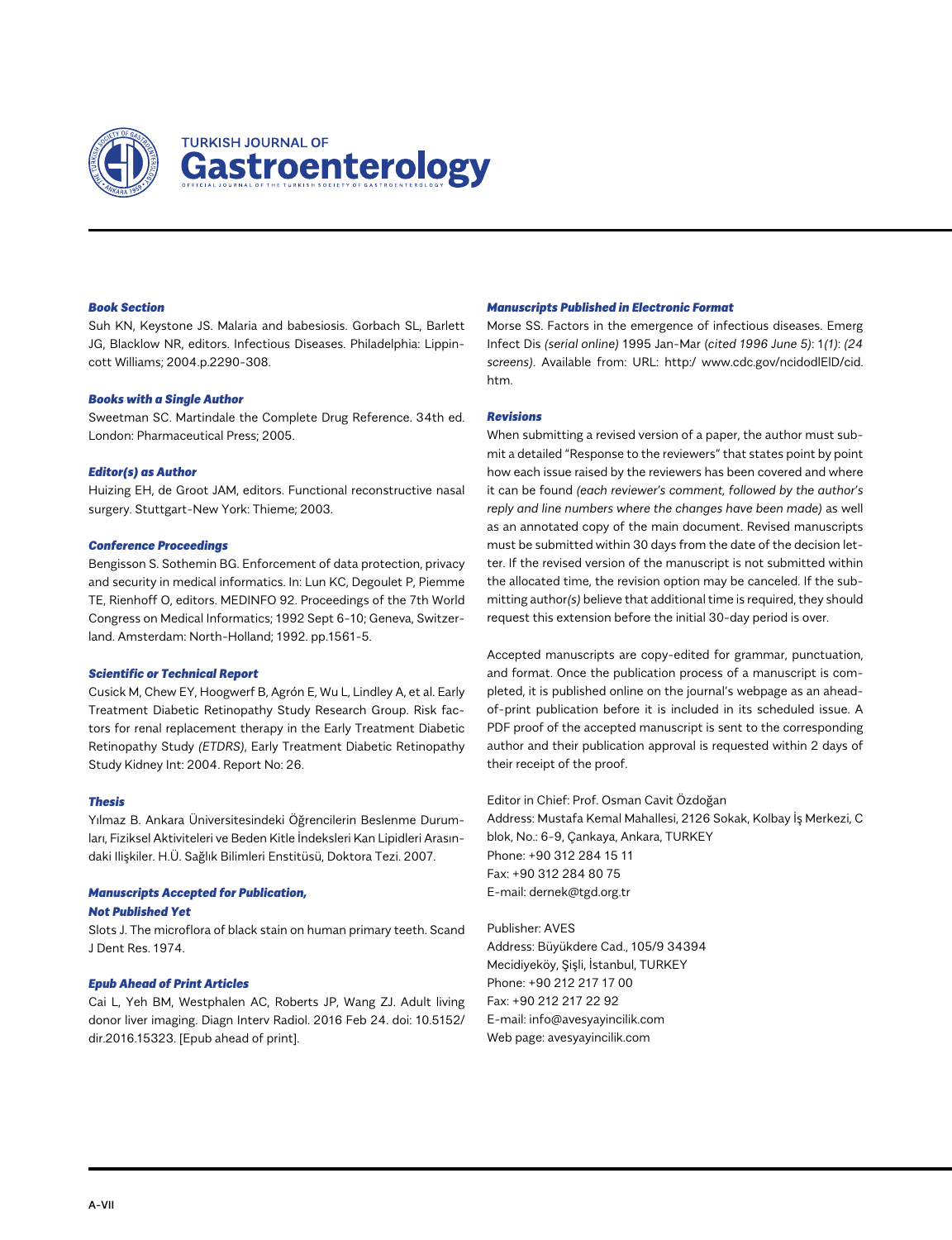# *Table of Contents*

# *Covering the Cover*

*145 Müjde Soytürk*

# *Editorial Comment*

*149 There is need a new insight for celiac disease Yusuf Usta*

# *Original Articles*

# *Gastrointestinal Tract*

*151 Combined treatment for gastric cancer: Immunological approach Olzhas Zhandossov, Galina Kaussova, Avraam Koten*

*157 Prevalence of the integration status for human papillomavirus 16 in esophageal carcinoma samples Shuying Li, Haie Shen, Ji Li, Xiaoli Hou, Ke Zhang, Jintao Li*

# *164 Bacteremia in cirrhotic patients with upper gastrointestinal bleeding*

*Hsin-An Shih, Pei-Chuan Tsai, Kai-Hsiang Wu, Yi-Ting Chen, Yi-Chuan Chen*

# *Liver*

*170 Effects of Delta-tocotrienol Supplementation on Liver Enzymes, Inflammation, Oxidative stress and Hepatic Steatosis in Patients with Nonalcoholic Fatty Liver Disease Muhammad Amjad Pervez, Dishad Ahmet Khan, Aamir Ijaz, Shamrez Khan*

*177 Changes in acute viral hepatitis epidemiology in the Turkish adult population: A multicenter study Zehra Karacaer, Selma Tosun, Ayşe Batırel, Suzan Şahin, İrem Altaş, Serhat Uysal, Serpil Erol, Nurgül Ceran, Ayşe Albayrak, İlknur Esen Yıldız, Uğur Kostakoğlu, Fatma Kaçar, Nuretdin Kuzhan, Ayten Kadanalı, Gül Karagöz, Ercan Yenilmez, Derya Bayırlı Turan, Arzu Altunçekiç Yıldırım, Funda Koçak, Rıza Aytaç Çetinkaya, Mehmet Parlak, Özlem Aydın, Pınar Ergen, Gül Durmuş, Türkkan Öztürk Kaygusuz, Özgur Dağlı, Canan Demir, Fatma Yılmaz Karadağ*

# *Gastrointestinal Endoscopy*

# *183 Safety of simultaneous endoscopic submucosal dissection for two large colorectal neoplasias in the same patient*

*Min Seob Kwak, Dong-Hoon Yang, Sung Wook Hwang, Jung Ho Bae, Jae Seung Soh, Seohyun Lee, Ho-Su Lee,Hyo Jeong Lee, Sang Hyoung Park, Byong Duk Ye, Jeong-Sik Byeon, Seung-Jae Myung, Suk-Kyun Yang*

# *Pancreatobiliary*

*191 Pancreatic stump closure using only stapler is associated with high postoperative fistula rate after minimal invasive surgery*

*Adem Yüksel, Erdal Birol Bostancı, Muhammet Kadri Çolakoğlu, Murat Ulaş, İlter Özer, Kerem Karaman, Musa Akoğlu*

*198 Effects of hemodialysis combined with hemoperfusion on severe acute pancreatitis Zhehne Li, Guixi Wang, Guodong Zhen, Yuliang Zhang, Jiaqiang Liu, Shanmei Liu*

# *Pediatric Gastroenterology*

*203 Effect of ursodeoxycholic acid and vitamin E in the prevention of liver injury from methotrexate in pediatric leukemia*

*Mohammadreza Bordbar, Nader Shakibazad, Mohammadreza Fattahi, Sezaneh Haghpanah, Naser Honar*

# *210 Is celiac disease misdiagnosed in children with functional constipation?*

*Sezin Akman, Özlem Şahaloğlu, Ceyhun Dalkan, Nerin Nadir Bahçeciler, Çiğdem Arıkan*

#### *215 Bone mineral density and vitamin K status in children with celiac disease: Is there a relation?*

*Burcu Volkan, Ali Fettah, Ali İşlek, Soner Sertan Kara, Nezahat Kurt, Atilla Çayır*

# *Case Reports*

*221 Colonoscopic decompression of childhood sigmoid and cecal volvulus*

*Iraj Shahramian, Ali Bazi, Danial Ebadati, Karim Rostami, Mojtaba Delaramnasab*

*226 Myotonic dystrophy type 1 and pseudo-obstruction in a child with smooth muscle α-actin deficiency and eosinophilic myenteric plexitis*

*Gloria Pelizzo, Valeria Calcaterra, Vincenzo Villanacci, Giovanni Battista Mura, Gabrio Bassotti*

*230 Unexpected outcome following radiofrequency ablation of a malignant biliary stricture Andrew J. Kruger, Somashekar G. Krishna*